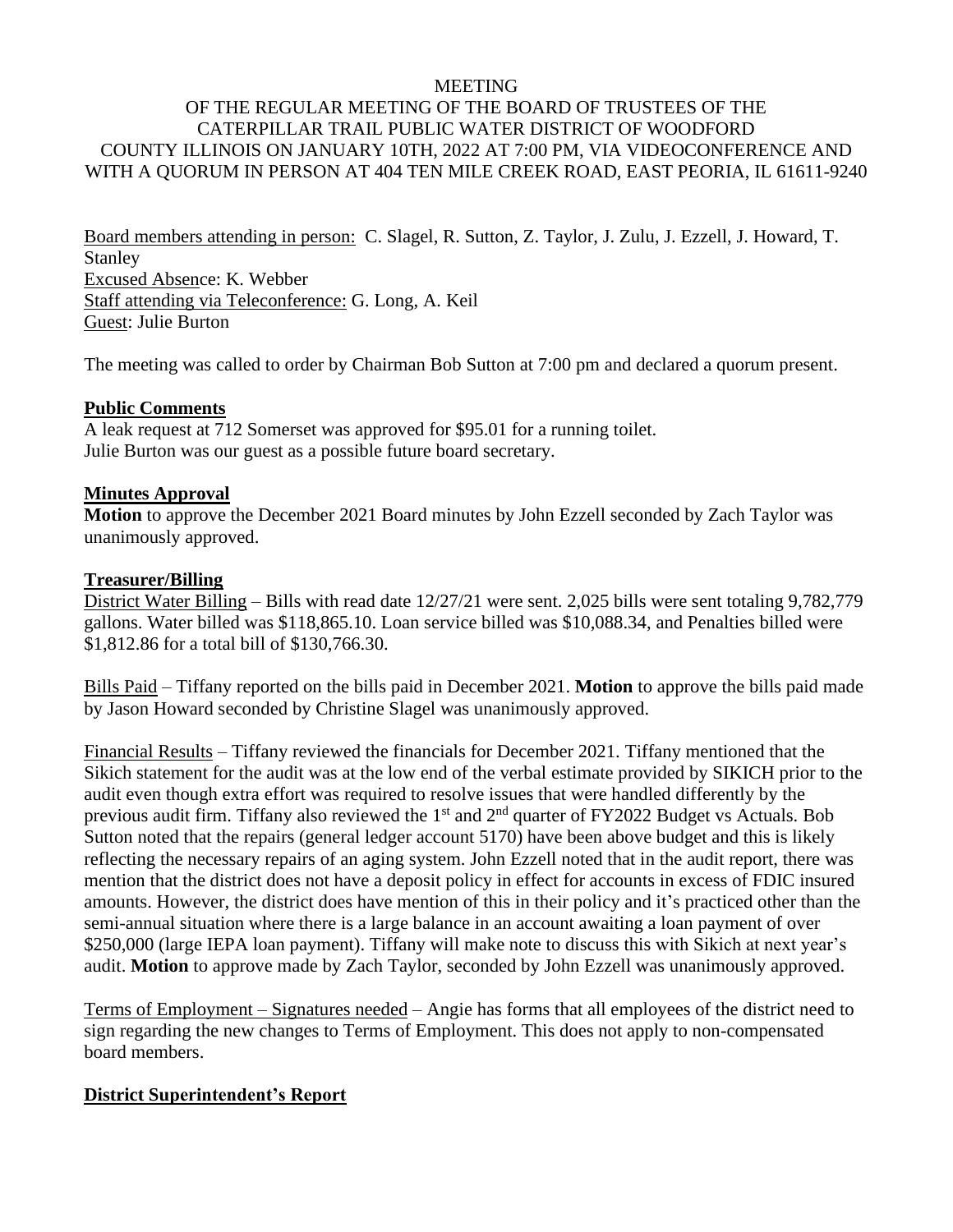Usage report – Greg reported 10,762,000 gallons were pumped in December. Bacterial test was ok and the fluoride was 0.760 (target 0.6-0.8). The hardness was 4 grains per gallon.

Repairs to Plant- Greg reports that Fritch Heating & Cooling came out to replace two thermostats on furnaces and perform maintenance of furnaces. They noted lots of corrosion in the units and suggested short term planning to replace these aging units (original 2007). Greg will work on getting an estimate on two overhead units and this will be discussed at the budget meeting.

Joe Mikulecky from Farnsworth performed a tank inspection on both of our water towers. The access tube in the tall tower is showing corrosion/paint failures but the tanks themselves otherwise are in relatively good shape.

The biannual SCADA maintenance report on Dec  $22<sup>nd</sup>$  (done remotely) showed no major issues. However, the alarm system wasn't calling out so the phone company checked the lines. It turned out the phone numbers to call didn't have the prefix which became required in October 2021 so this was easily corrected.

Distribution System Repairs- In anticipation of the GTH Village Veterans Memorial estimated to begin Spring 2022, Greg is working to gather data of the water system that could be buried by that construction. Lot 2 deed was recorded in 1994 so it will all be on paper and he'll have to try to find it at the courthouse which is expected to be a daunting task. Greg is checking with Rich from the Village of GTH to determine where the concrete slabs are because they may cover water lines. If so, the Village of GTH may be asked to be responsible for movement of the monument for repairs of water lines affected in that area if necessary. It is unknown if zoning or code enforcement will catch this and preserve the water utility right of way. Jonathan may be called upon to address this.

Capital/High Maintenance Status/Budget Update – This week, Bob, Greg, John, and Tiffany will meet to go over and make adjustments to the capital and high maintenance items budget again, keeping the furnace in mind.

# **Status Review – Old Business**

Village Board/American Rescue Fund- CTPWD's request for 7% of the received American Rescue Fund monies was denied by the GTH Village Board in a vote of 2:1 (1 abstained).

Woodford County Grants- Bob presented a synopsis of the projects that were submitted to Woodford County to be considered. One project (connecting Lourdes Road to Nofsinger Road) did not qualify because it was considered "growth." Two others projects originally submitted are still being consider. Three additional projects (automatic flushing stations, tank mixer monitoring and control for water storage tanks, and new backup SCADA laptop computer) have now also been submitted for consideration.

Board Secretary Position – A potential candidate is considering employment with CTPWD.

IT Support Proposals – Four potential candidates have been interviewed and three proposals were submitted and presented to the board. Angie and Tiffany both discussed their thoughts on the two options. Heart's 3yr contract would be \$380/month and the CTPWD office would be covered by a large company. TechWorks, a self-employed entity with no employees, proposed a 2 year contract at a cost of